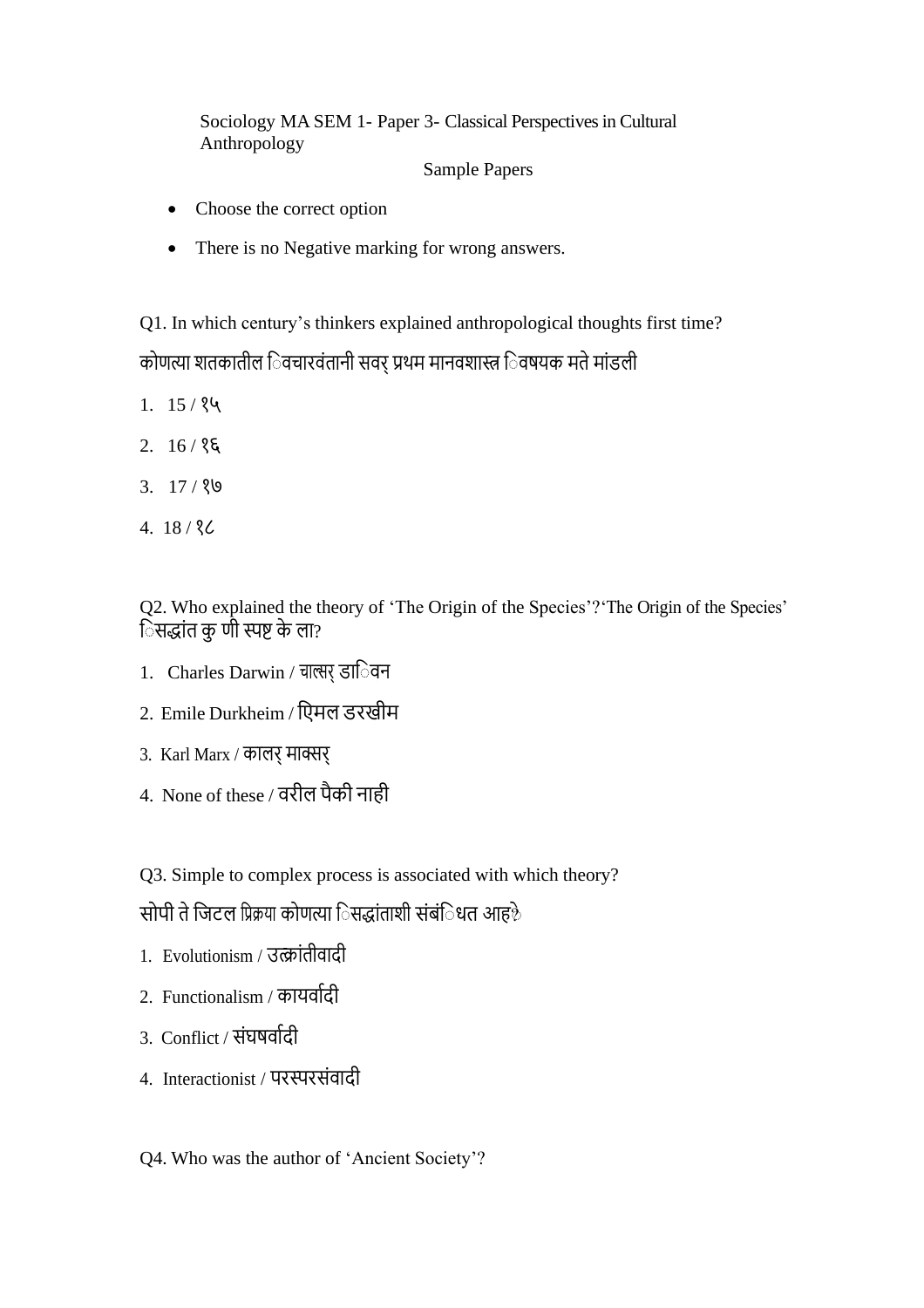"एनिशयंट सोसायटी" चे लेखक कोण होते?

- 1. Herbert Spencer / हबर्ट स्पेन्सर
- 2. Edward Tylor / एडवड टायलर
- 3. Lewis Henry Morgan / लुईस हन्ती मॉगर्न
- 4. James Frazer / िेम्स फ्रे झर
- Q5. Who was earliest Anthropologist?
- यापैकी सुरुवातीचे मानववंशशास्त्रज्ञ कोण होते?
- 1. Franz Boas / फ्रान्झ बोआस
- Pythagoras / पायथागोरस
- Herodotus / िहरोडोटस
- Ibn Khaldun / इब्न खलदुन
- Q6. Which among this is not the branch of Anthropology? यापैकी कोणती मानववंशशास्त्राची शाखा नाही? 1. Biological / िीवशास्त्रीय
- Archaeological / पुरातत्व
- Pharmacy / फामसी

.

- 4. Linguistics / भाषाशास्त्र
- Q7. The description of the social and cultural system of a particular group is known as
- एखाद्या ि विशष्ट गटाच्या सामािजक आिण सांस्कृ ितक व्यवस्थेचे वणर्न म्हणून \_\_\_\_\_ ओळखलेजाते. Interview / मुलाखत Participant Observation / सहभागी िनरीक्षणे
- 3. Field Work / फील्ड वक
- 4. Ethnography / एथनो∪ाफी